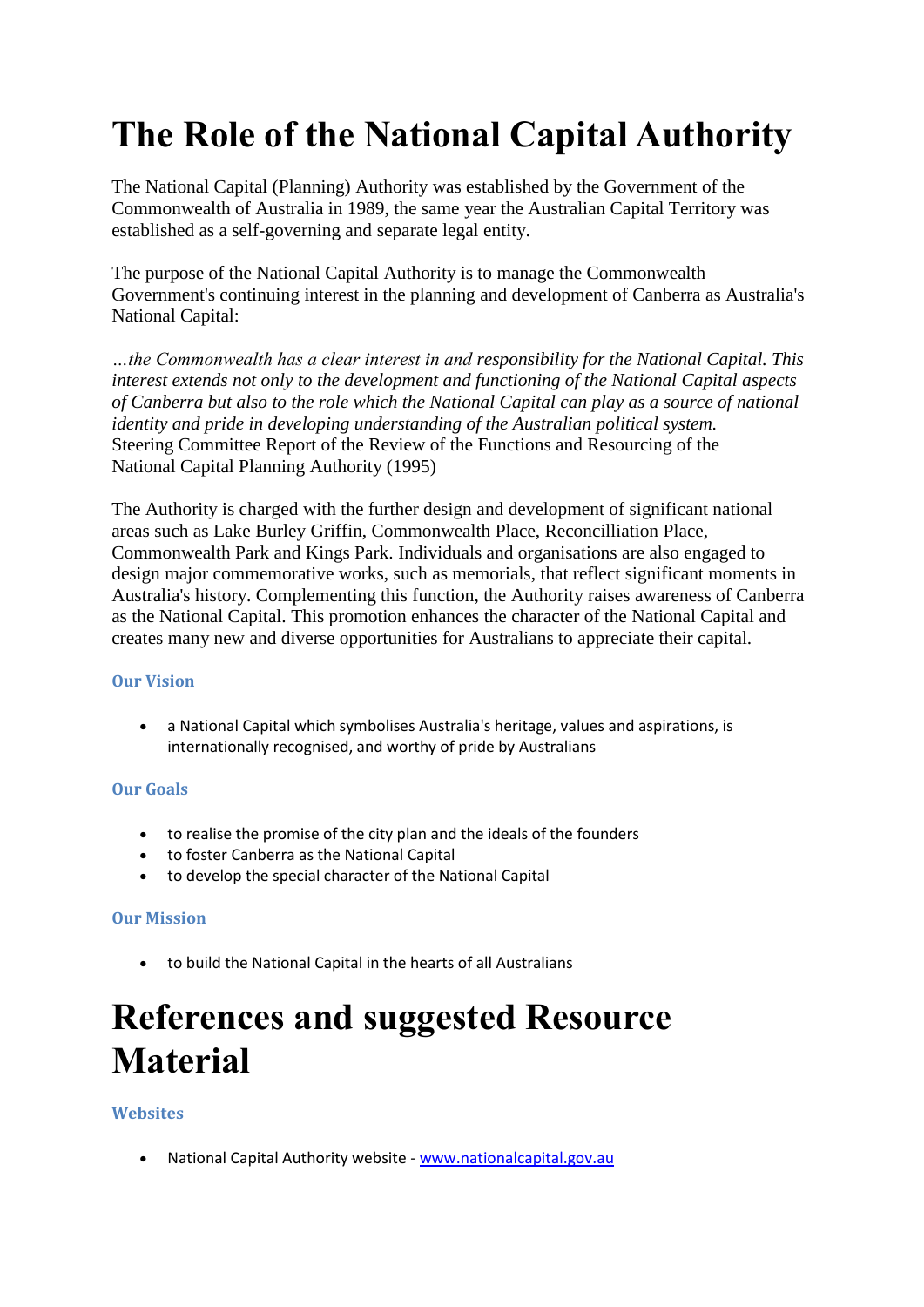- The Story of our Nation's Capital A Resource for Primary Teachers [www.education.nationalcapital.gov.au](http://www.education.nationalcapital.gov.au/)
- The Ideal City website [www.idealcity.org.au](http://www.idealcity.org.au/)
- National Library of Australia website [www.nla.gov.au](http://www.nla.gov.au/)
- National Archives of Australia website [www.naa.gov.au](http://www.naa.gov.au/)
- Parliamentary Education Office website [www.peo.gov.au](http://www.peo.gov.au/)
- Parliament of Australia website [www.aph.gov.au](http://www.aph.gov.au/)
- Old Parliament House website [www.oph.gov.au](http://www.oph.gov.au/)
- Australian Electoral Commission website [www.aec.gov.au](http://www.aec.gov.au/)
- National Museum of Australia website [www.nma.gov.au](http://www.nma.gov.au/)
- Australian War Memorial website www.awm.gov.au
- High Court of Australia website [www.hcourt.gov.au](http://www.hcourt.gov.au/)

#### **Fact Sheets**

- National Capital Authority fact sheet Ngunnawal Country
- National Capital Authority fact sheet Indigenous Voices in the National Capital
- National Capital Authority fact sheet The Early History of the ACT
- National Capital Authority fact sheet The Siting and Naming of Canberra
- National Capital Authority fact sheet Selecting a Site for Australia's National Capital
- National Capital Authority fact sheet Federation and the National Capital
- National Capital Authority fact sheet Walter Burley Griffin
- National Capital Authority fact sheet Charles Weston and the Greening of Canberra
- National Capital Authority fact sheet Building Canberra to 1958
- National Capital Authority fact sheet Building Canberra from 1958-1988
- National Capital Authority fact sheet Lake Burley Griffin
- National Capital Authority fact sheet Scrivener Dam and the Creation of Lake Burley Griffin
- National Capital Authority fact sheet Parliament House A Recollection
- National Capital Authority fact sheet Canberra, the Seat of Government
- National Capital Authority fact sheet Diplomatic Missions

*Note: All National Capital Authority fact sheets can be found on the National Capital Authority website. [www.nationalcapital.gov.au](http://www.nationalcapital.gov.au/)*

#### **Publications**

- Beck, Hiage. *Parliament House Canberra: A Building for the Nation*, Watermark Press, 1988.
- Coltheart, Lenore and Marsden, Susan. *Charters of our Nation*, National Archives of Australia, 2001.
- Fitzgerald, Alan. *Canberra in Two Centuries*, Clareville Press, 1987.
- Gillespie, Lyall. *Canberra 1879-1913*, AGPS, 1991.
- Golder, Hilary. *Documenting a Nation*, National Archives of Australia, 1994.
- Harrison, Peter. *Walter Burley Griffin: Landscape Architect*, National Library of Australia, 1995.
- Headon, David and Williams, John, (eds) *Makers of Miracles: The Cast of the Federation Story* Melbourne University Press, 2000.
- Hirst, John. *The Sentimental Nation: The Making of the Australian Commonwealth*, Oxford University Press, 2000.
- Hutchison, Mary. *Developing Images: Mildenhall's Photographs of Early Canberra*, National Archives of Australia, 2000.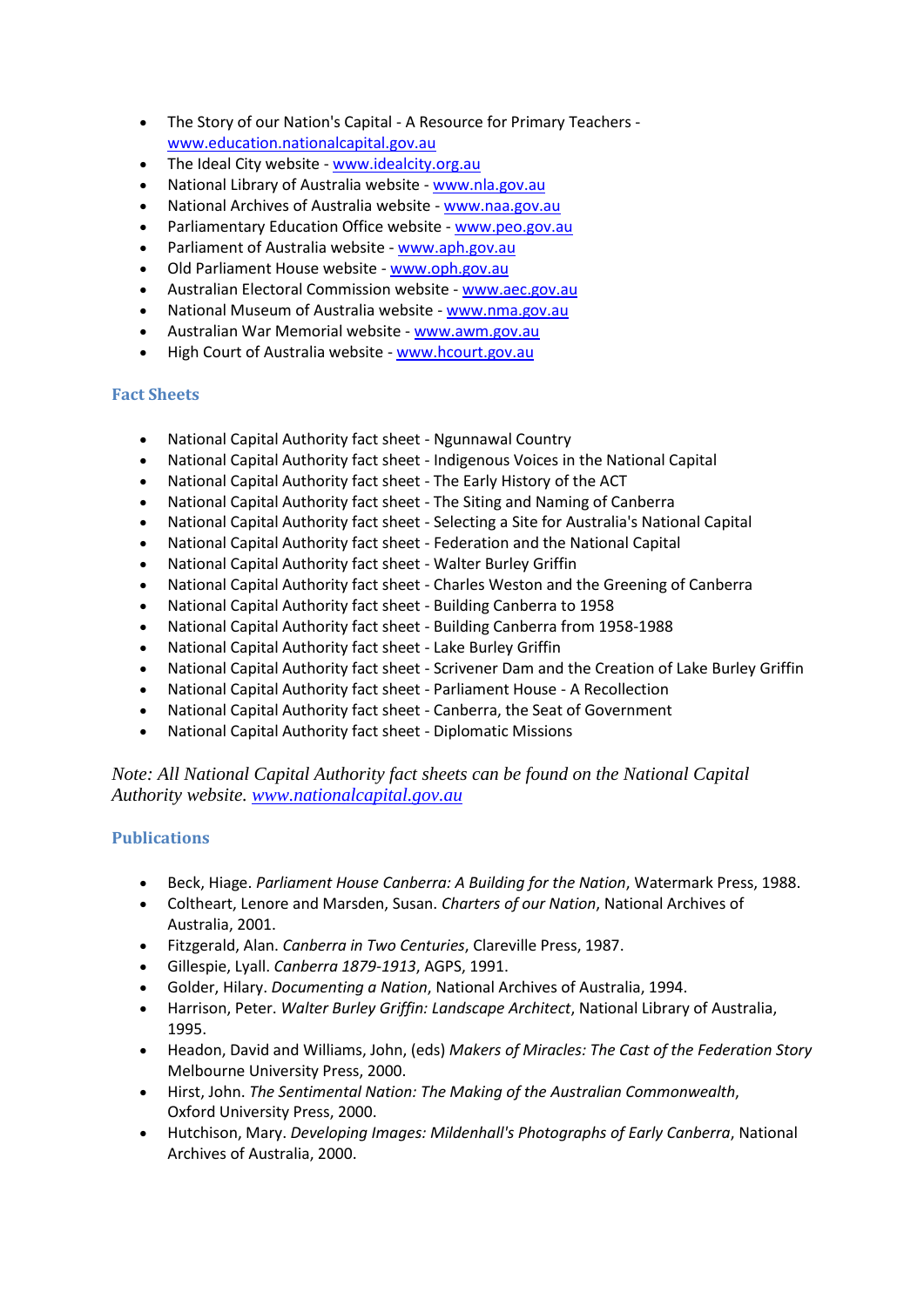- Lahey, John. *Faces of Federation: An Illustrated History*, Royal Historical Society of Victoria, 2000.
- Machen, Mary. *Pictorial History of Canberra*, Kingsclear Books, 2000.
- Matthews, Brian. *Federation*, Text Publishing, 1999.
- Metcalf, Andrew. *Canberra Architecture*, The Watermark Press, 2003.
- Overall, John. *Canberra: Yesterday, Today & Tomorrow*, Federal Capital Press, 1995.
- Pegrum, Roger. *The Bush Capital: How Australia Chose Canberra as its Federal City*, Hale & Iremonger, 1983.
- Reid, Paul. *Canberra following Griffin: A Design History of Australia's National Capital*, National Archives of Australia, 2002.
- Reps, John W. *Canberra 1912: Plans and Planners of the Australian Capital Competition*, Melbourne University Press, 1997.
- Taylor, John. Ed. Lengelle, Jean G. and Andrew, Caroline (eds). *Capital Cities Les Capitales*, Carleton Univsity Press, 1993.
- Vernon, Christopher. *A Vision Splendid: How the Griffins Imagined Australia's Capital*, National Archives of Australia, 2002.
- Watson, Anne. (ed) *Beyond Architecture: Marion Mahony and Walter Burley Griffin*, Powerhouse Publishing, 1988.

#### **National Capital Authority Publications**

- National Capital Authority. *Parliamentary Zone Review - Outcomes*, Australian Government, 2000.
- National Capital Authority. *Guidelines for Commemorative Works in the National Capital*, Australian Government, 2002.
- Headon, David. *The Symbolic Role of the National Capital*, Australian Government, 2003.
- National Capital Authority. *The Griffin Legacy: Canberra the Nation's Capital in the 21 st Century*, Australian Government, 2004.
- National Capital Planning Authority. *Looking to the Future: Australia's National Capital,*
- *Central National Area Design Study 1994*, Australian Government, 1994.

# **Units Themes**

The kit is divided into four **themed units** and provides an exciting journey of investigation for students. It starts at a time before Canberra existed and works through to contemporary Canberra and the role it plays as our National Capital.

## *1. The Human Landscape*

The Human Landscape dispels the myth that Canberra is a 'new' place, a place without history. This unit explores the Canberra region before it was selected as the site for the National Capital. It also covers topics based on the early Aboriginal and European inhabitants of the area.

## *2. Creation of a Nation*

Federation was not a foregone conclusion. Debate raged for many years as practical considerations and political idealism proved difficult to reconcile. Finally, in January 1901, the Australian colonies united to become a nation. This was an obvious turning point in the history of Canberra as it led to the creation of a National Capital.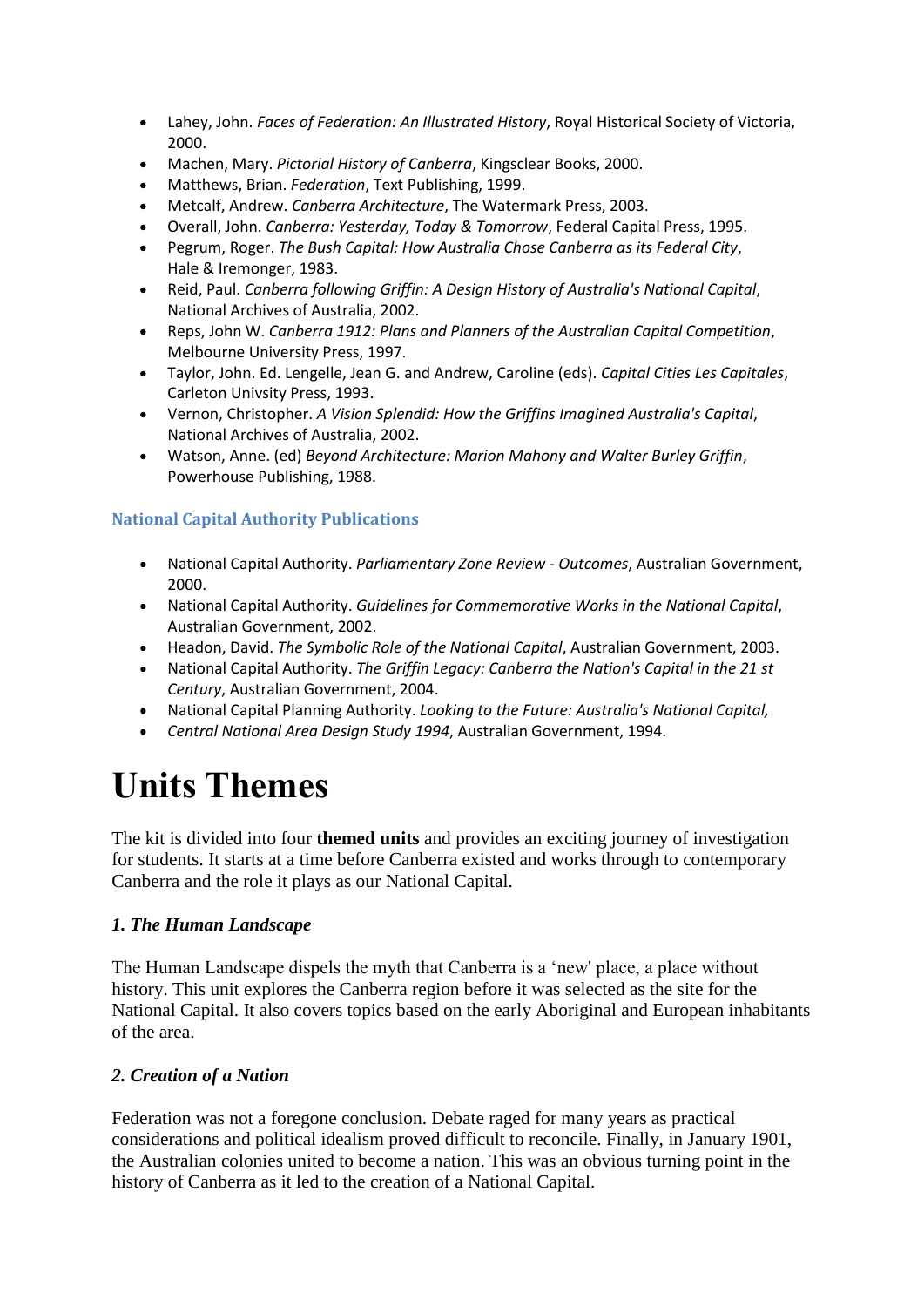This unit highlights the struggle for nationhood and the events that occurred at that time.

# *3. The Ideal City*

The newly created Commonwealth Government pursued a vision to create a city that would be the finest capital in the world. In 1912 American architect Walter Burley Griffin won an international design competition to design our National Capital. This unit helps students to discover the process behind planning and building Australia's capital city, the planting of Canberra and the iconic Lake Burley Griffin.

# *4. On Behalf of the Nation*

The National Capital is a place where Australia's elected federal representatives meet to make decisions that affect our lives, our nation and our future. This unit highlights the formal role of the National Capital for all Australians and the construction of (new) Parliament House. A detailed timeline of the Prime Ministers of Australia is also included.

# **Canberra Quick Facts**

Did you know…

- The Ngunnawal are the indigenous people of the Canberra region. The neighbouring people are the Gundungurra to the north, the Ngarigo to the south, the Yuin on the coast and the Wiradjuri inland. Indigenous people have been living here for at least 30,000 years.
- One of the reasons why the Canberra area was chosen as the site for the National Capital was that residents generally lived long and healthy lives. When the selection process commenced, at the turn of the twentieth century, both Sydney and Melbourne had outbreaks of the plague and the climate was hot and humid, and prone to fevers. Therefore, one of the criteria for the National Capital site was a bracing climate.
- In October 1908 the Seat of Government Bill passed both Houses of the Federal Parliament. On 7 December 1909 the Surrender Bill ceding the area to the Commonwealth passed both Houses of the New South Wales State Parliament. The Federal Capital Territory came into being on 1 January 1911. The name was changed to the Australian Capital Territory (ACT) in 1938.
- Harold Lasseter, famous for searching for a huge reef of gold in the Australian outback, lived in Canberra during the construction phase. He is listed in the 1928 Electoral Roll as a labourer living in a camp on Mount Pleasant. The electoral roll for 1928 was the first for the Federal Capital Territory, compiled for the first referendum - to vote to end prohibition of alcohol in Canberra.
- Sargent's Meat Pies were served at the opening of (Old) Parliament House in 1927 about 10,000 were left over and buried near the site.
- In 1912, American architect Walter Burley Griffin won the international competition to design Australia's National Capital - until 1913 he'd never been to Australia.
- Sir Edmund Barton was the first Prime Minister of Australia (1901-1903). His statue stands in Kings Avenue on the approach to Parliament House.
- The area of the ACT is 2,356 square kilometres (910 square miles). It is approximately

85 kilometres north to south and about 35 kilometres wide.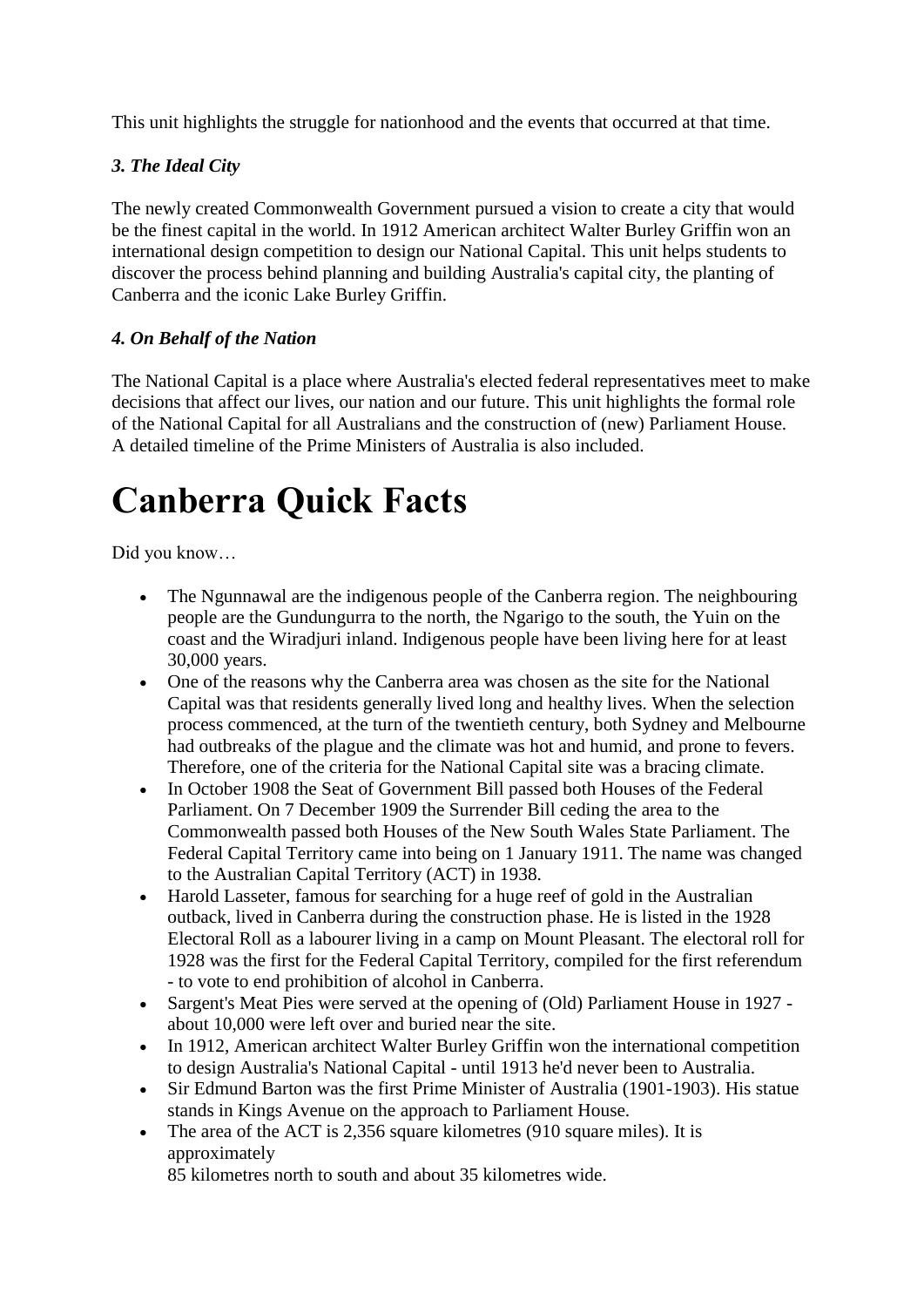- The Australian Capital Territory's floral emblem is the Royal Bluebell or Australian Bluebell (*Wahlenbergia gloriosa).* The Gang-Gang Cockatoo (*Callocephalon fimbriatum*) is the territory's bird emblem.
- There was a competition to name the Capital. Some of the names proposed were Kangaremu, Eucalypta and Swindleville. Luckily the name 'Canberra' was chosen.
- There are many Canberra suburbs named after explorers
	- o COOK Captain James Cook 1728-1779
	- o FORREST John Forrest 1847-1918 and Alexander Forrest 1849-1901
	- o HUME Hamilton Hume 1797-1873
	- o MAWSON Sir Douglas Mawson 1882-1958

# **Unit 1 - The Human Landscape**

**Lesson plan Activity - Mothy Mobile**

## **SETTING THE SCENE**

Each year Aboriginal people gathered in the mountains close to what is now the National Capital to feast on bogong moths. During the collection of the moths, important ceremonies were held, art was painted in rock shelters and goods traded. Bogong moths were regarded as an essential food item for Aboriginal people and were a rich source of fat and protein.

Millions of bogong moths migrate to the mountains in summer to escape the extreme heat and lack of food in the lowlands. The moths shelter in crevices and caves. They were easily collected by aboriginal people with sticks and sheets of bark. Once collected, they would be roasted on a fire and eaten. Sometimes the roasted moths were ground into a paste and made into cakes to enjoy later. It is said that they taste a bit like peanut butter.

Bogong moths still make the yearly migration to parts of the Great Dividing Range and are often disturbed from their route by light emanating from Canberra city and Parliament House.

## **AIM**

Students research biological and historical aspects of the bogong moth and then create a moth mobile incorporating brief quotes from their findings.

## **STUDENT OUTCOMES**

- understand and successfully complete a set of instructions
- be aware of the existence of Aboriginal people in the Canberra region
- understand basic biological aspects of the bogong moth
- understand the value of the bogong moth for Aboriginal people

# **NATIONAL CAPITAL EXHIBITION LINK**

Exhibit title - Bogong Moths Location - The Human Landscape, section 1 Exhibition title - Bush Tucker Location - The Human Landscape, section 1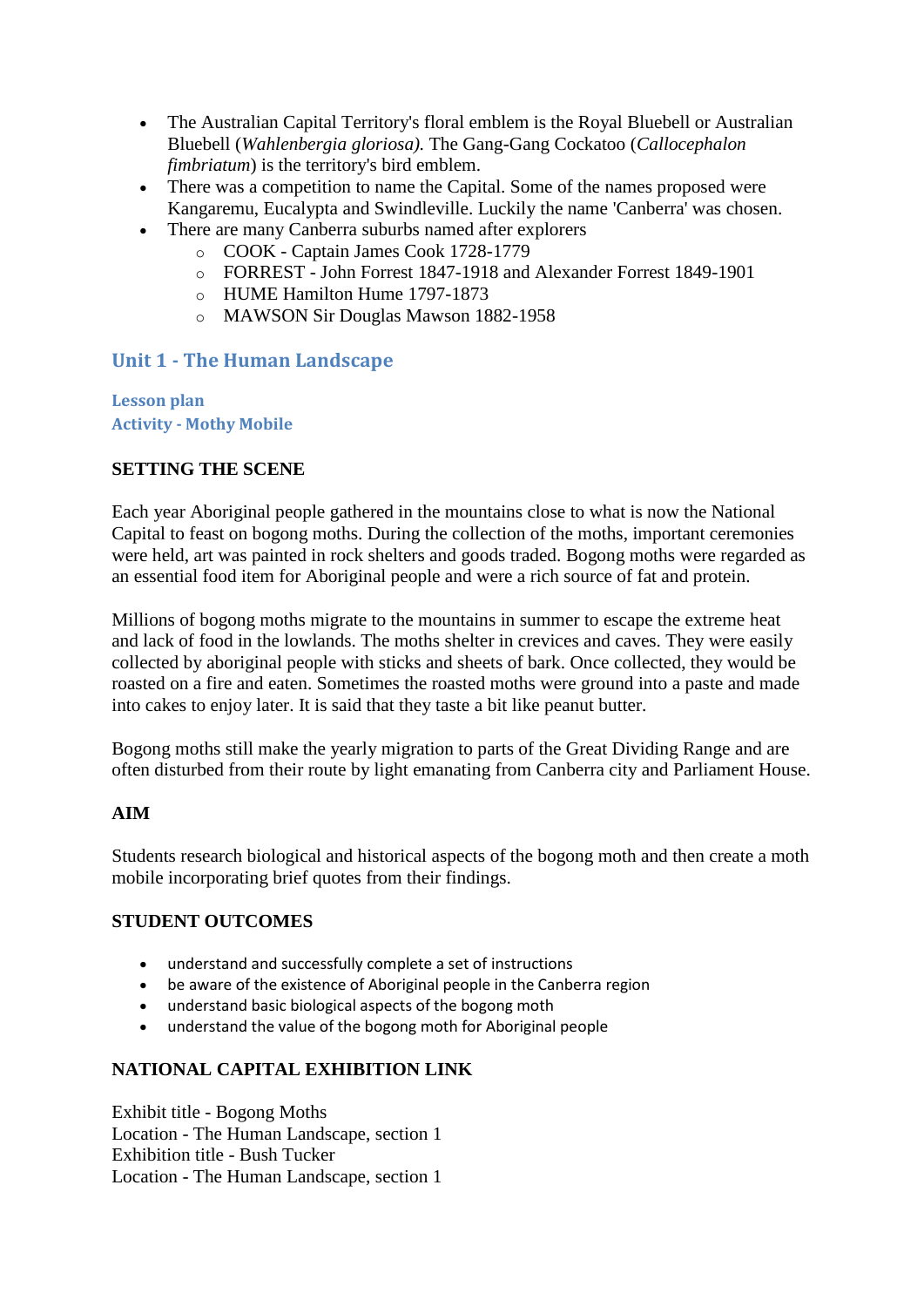This activity relates to the bogong moth display located in section 1 (refer to map supplied in National Capital Exhibition Interpretation Guide). The bogong moth fun time activity; 'create your own bogong moth cookies' also supports this activity.

# **MATERIALS**

- student activity sheet n bogong moth template
- colour pencils n thin cardboard
- craft materials for decoration n scissors
- sticky tape n wooden skewers
- hole punch n string

# **PROCEDURE**

- 1. Introduce the topic by setting the scene with the class.
- 2. Provide opportunity for students to research the bogong moth and its relationship with the Aboriginal people of the high country and surrounding region (refer to discussion points in section 3), or;
- 3. Ask students to write down sections of information as you discuss the bogong moth and its relationship with the Aboriginal people of the high country and surrounding region.
	- o **Discussion points could include**:
		- Why do bogong moths migrate to the mountains located close to Canberra?
		- How did Aboriginal people collect the moths?
		- **What did Aboriginal people do with the moths?**
		- Were there any ceremonies associated with the collection of the moths?
		- Do Aboriginal people still collect the moths today?
		- What do bogong moths look like?
		- What does the word 'migration' mean?
		- What do the moths reputedly taste like?
- 4. Hand out student worksheet.
- 5. Students design and decorate several bogong moths on cardboard using craft material.
	- o *Note: a black and white template of a bogong moth is included in the kit. The template can be photocopied, decorated and glued to a piece of cardboard and then trimmed with scissors. Care should be taken when students use scissors.*
- 6. Students draw a bubble shape on a piece of cardboard and include written information about the moth on both sides. The bubble shape is then cut out and decorated. This process can be repeated as many times as you like.
- 7. Students create a mothy mobile with string and wooden skewers using the bogong moth cut outs and bubble information.
	- o *Safety note: students may need supervision when using a hole punch. Alternatively, students can use the tip of a pencil to carefully push a hole through the thin cardboard.*
- 8. Display the mothy mobiles in the classroom.

## **Lesson plan Activity - Lovely Limestone**

## **SETTING THE SCENE**

In December 1820, Joseph Wild, James Vaughan and Charles Throsby Smith became the first European explorers to discover the region today known as Canberra. On advice from his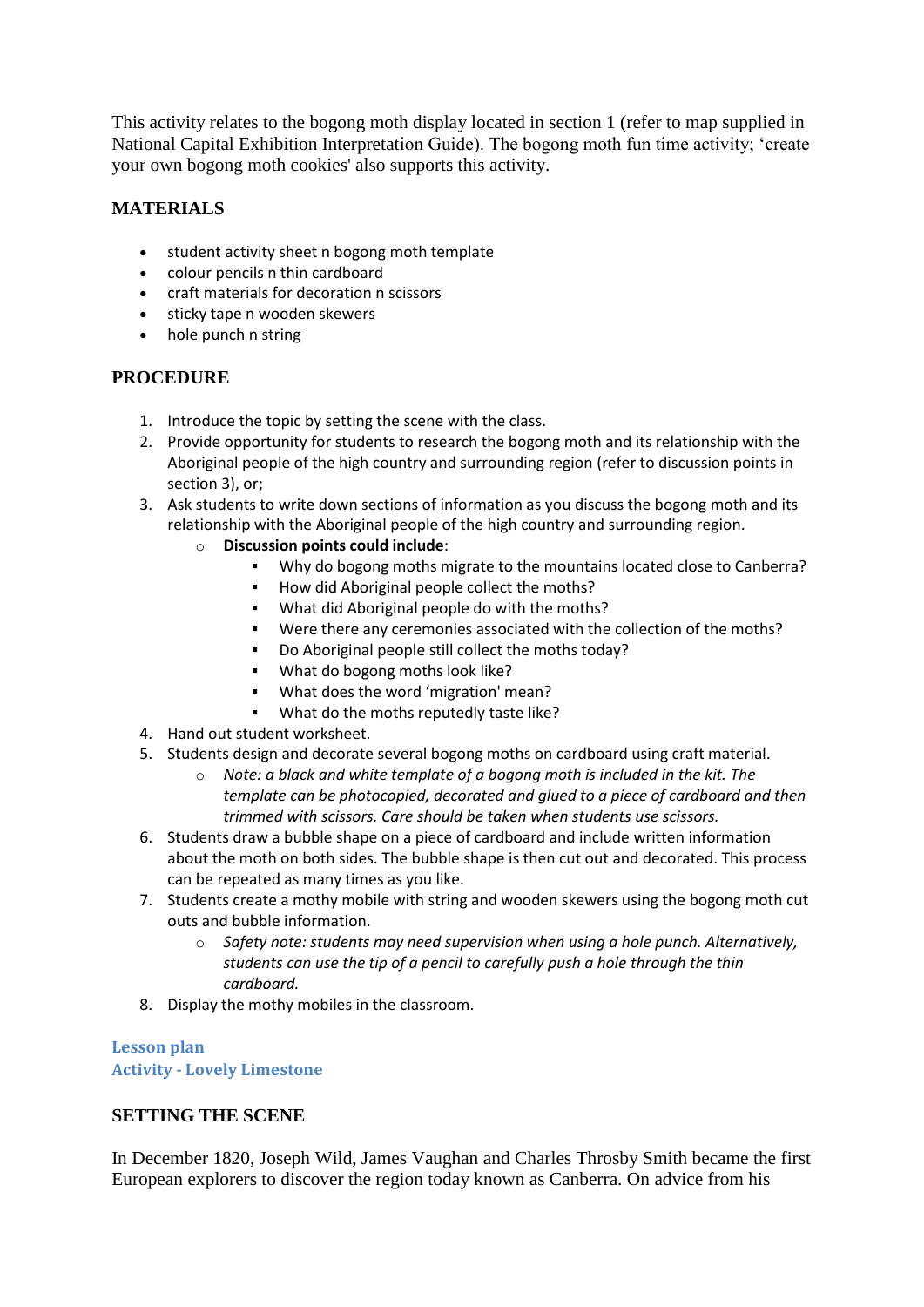uncle, Smith carried a jar of acid and routinely tested the ground for limestone, considered to be an essential ingredient for building early pioneer houses. The explorers found deposits of limestone and hence the name 'Limestone Plains' was used to describe the area prior to the National Capital's establishment.

# **AIM**

Students work through a simple activity either individually or in small groups to establish a basic understanding of the geological make-up of the Canberra region.

## **STUDENT OUTCOMES**

- understand and successfully complete a set of instructions
- identify and record the reaction of limestone with a weak acid
- understand that Canberra's soils contain deposits of limestone and, because of this, the 'Limestone Plains' were considered suitable for colonising by early settlers
- record and discuss results of an experiment

# **NATIONAL CAPITAL EXHIBITION LINK**

Exhibit title - Cement Blocks

Location - The Human Landscape, section 1

This activity relates to the large cement blocks located in section 1 (refer to map supplied in National Capital Exhibition Interpretation Guide). The blocks are an artistic representation of Canberra's limestone plains but, due to the powdery nature of limestone, the blocks are made from cement which contains 70% limestone.

## **MATERIALS**

- **•** student activity sheet
- chalk sticks (2 per student/group)
- clear glass or plastic jars
- water
- white vinegar

## **PROCEDURE**

- 1. 1. Introduce the topic by setting the scene with the class.
- 2. 2. Label two glass jars per experiment A and B.
- 3. 3. Half fill jar A with water.
- 4. 4. Half fill jar B with white vinegar.
- 5. 5. Allow the student to carefully place a piece of chalk in each jar. For safety reasons, students should not touch the vinegar solution.
	- o *Note: If vinegar comes into contact with an open cut or a person's eyes, repeatedly rinse the affected area with running water and seek medical advice.*
- 6. 6. Students record their observations on the activity sheet.
- 7. 7. Discuss with the class the results of the experiment and the suitability of Canberra's soil for settlement by farmers.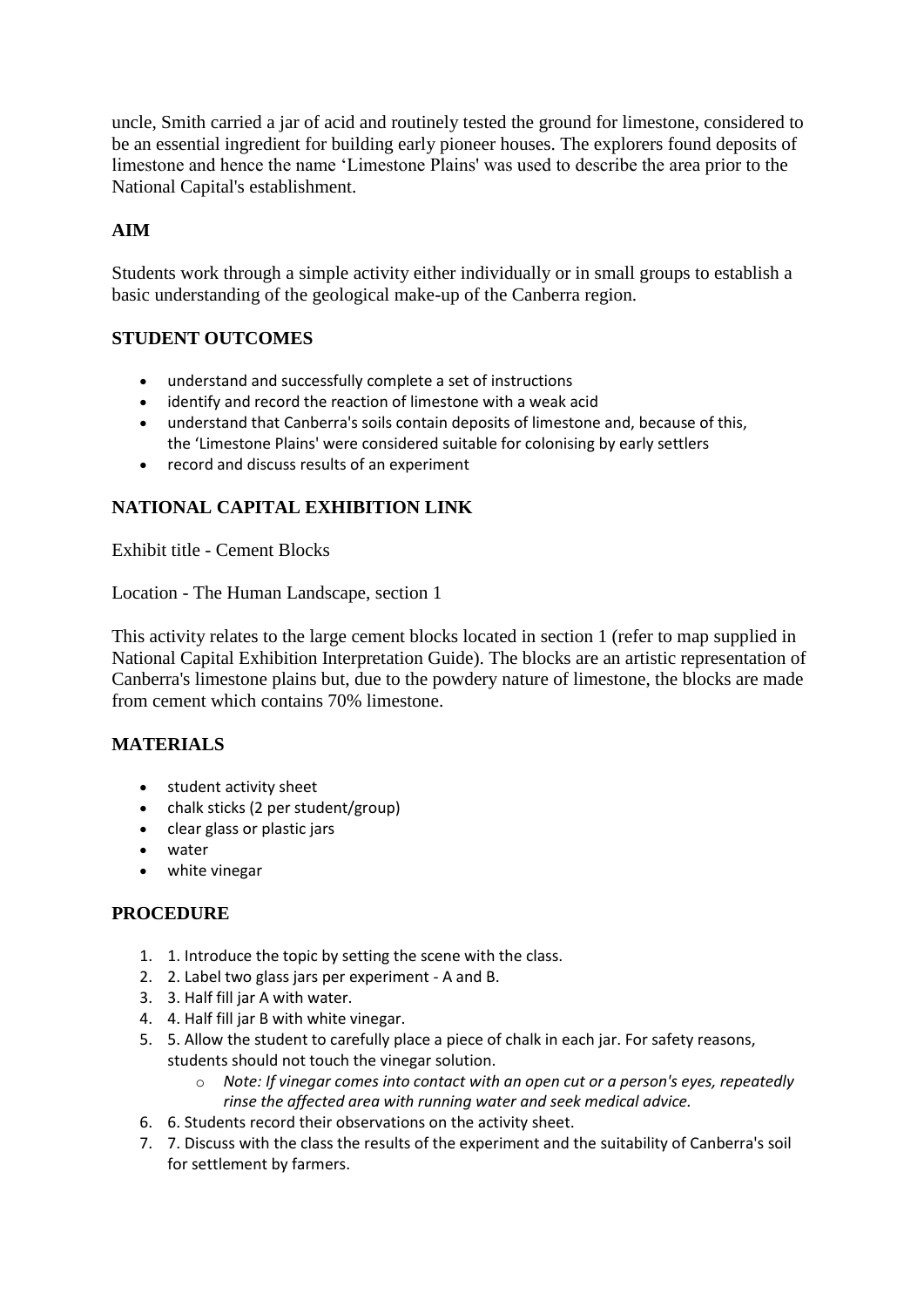#### **Lesson plan Activity - Tool Time**

#### **SETTING THE SCENE**

The first European settlers to the Canberra region were mostly farmers who established sheep and cattle stations. Farm stations had to be as self-sufficient as possible due to the large distances required to travel to purchase supplies. To maintain their properties, farm labourers used a variety of equipment and had to adapt to harsh environmental conditions. Equipment was often repaired to extend the life of the particular tool and great care was taken to maintain them.

## **AIM**

Students hypothesise the use of historic tools and farm equipment used during the European settlement of the Canberra region, and consider similar equipment used in current farming practises today.

## **STUDENT OUTCOMES**

- name and identify the use of historic farm tools used in the Canberra region
- compare the differences between historical farm equipment and modern farm equipment
- understand the isolation experienced by early settlers in the Canberra region
- engage in group discussion

## **NATIONAL CAPITAL EXHIBITION LINK**

Exhibit title - Patrick Curley's Crowbar Location - The Human Landscape, section 2

This activity relates to a tenant farmer's crowbar, found at historic Mugga Mugga Homestead, on display in section 2 (refer to map supplied in National Capital Exhibition Interpretation Guide).

## **MATERIALS**

- student activity sheet
- images of tools and farm equipment commonly used around historic Canberra homesteads

#### **PROCEDURE**

- 1. Introduce the topic by setting the scene with the class.
- 2. Divide students into small groups and hand out a photographic image of a farm tool used during the European settlement of the Canberra region.
- 3. Hand out the activity sheet. The activity sheet aims to promote group discussion through key questions (refer to activity sheet). Remember, there are no wrong or right answers at this stage.

#### **Key questions:**

- o What do you think this tool was used for?
- o Describe the materials used in creating this tool.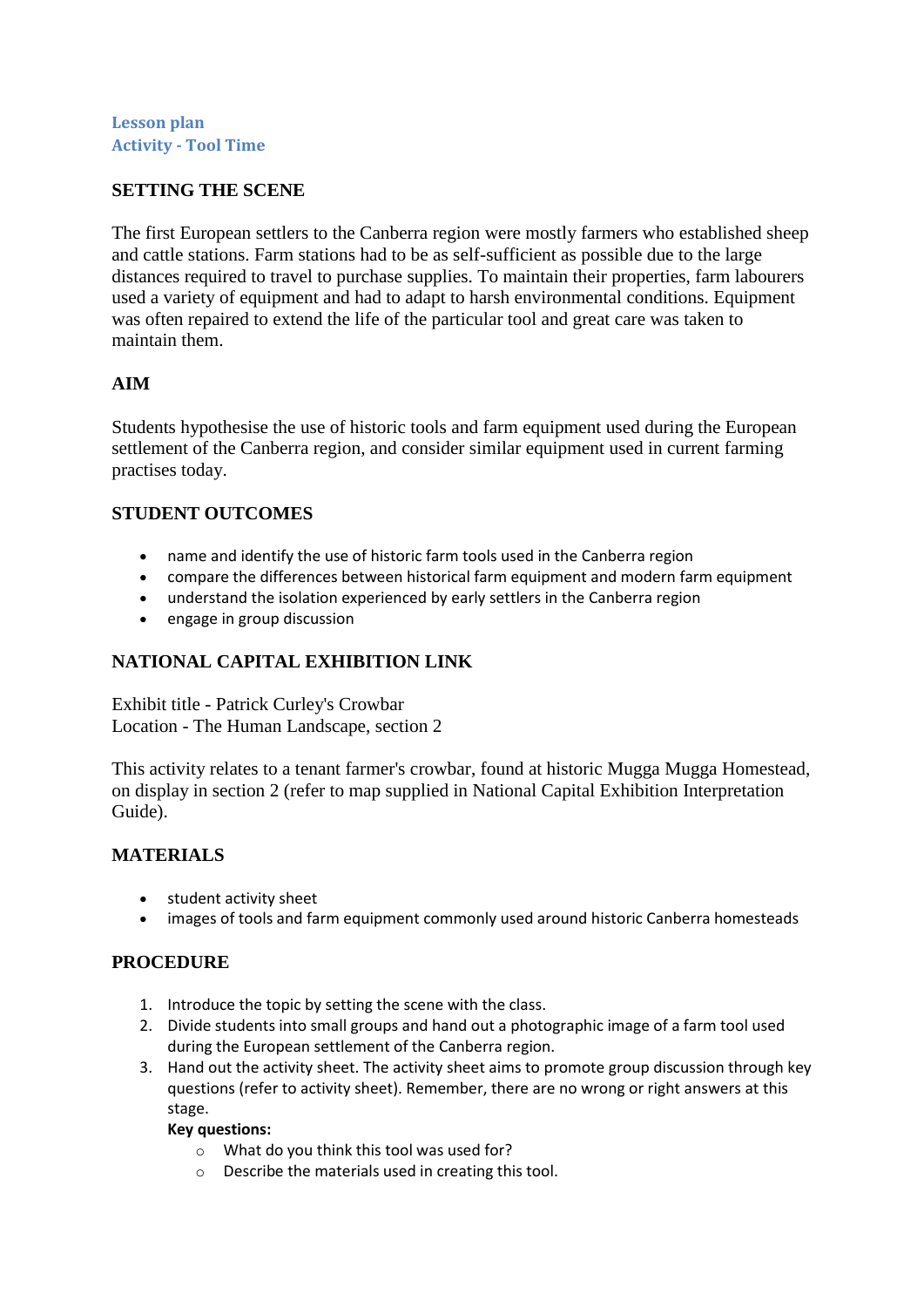- o Name the tool. If you don't know the name, then make one up.
- o Are there similar tools used today?
- o What is the difference between your historical tool and a similar tool used today?
- o Was this a valuable tool to have at a homestead?
- 4. Once all of the key questions have been addressed by each group, students present their opinions to the rest of the class.
- 5. You can now reveal the actual name and use of each piece of farm equipment to the students, and further engage the group by discussing the differences and similarities of modern farm equipment used by farmers today.
	- o Some solutions for the photographic images
- 6. 6 To extend the activity, you can create a research project for students based on the development of farm tools and farming equipment over an historical period of time.

| <b>NAME</b>                                               | <b>USE</b>                                                                     | 2004                                                                                                                                                            |
|-----------------------------------------------------------|--------------------------------------------------------------------------------|-----------------------------------------------------------------------------------------------------------------------------------------------------------------|
| Hand drill                                                | Hand powered drill for making<br>holes in wood                                 | Electric drill                                                                                                                                                  |
| Sickle                                                    | wheat. A sickle was also used 'on stuffing<br>the road' to clear a space for a | Used for harvesting grain such as camp site or to cut the long grass for mattress                                                                               |
| Harvesting<br>machine<br>Lawn mower                       | Scythe                                                                         | Same principle as a sickle but a scythe has a long<br>handle to make broader sweeps for cutting more<br>stalks at once and it was considerably harder to<br>use |
| Harvesting<br>machine<br>Lawn mower                       | Axe                                                                            | Cuts into hard material such as wood                                                                                                                            |
| Chain saw                                                 | Hand saw                                                                       | Cuts into hard material such as wood                                                                                                                            |
| Electric saw (jig-Branding iron<br>saw)<br>Chain saw      |                                                                                | Heated in a fire and applied to an animal's skin, a<br>branding iron makes a lasting visible mark on the<br>animal to prove its ownership                       |
| Plastic ear tags Poison cart<br>Microchips                |                                                                                | Distributed poison bait for rabbits                                                                                                                             |
| Calici Virus<br>(a fatal viral<br>disease for<br>rabbits) | Brick mould/stock                                                              | Used to make sun dried clay bricks by<br>handMechanical brickworks where bricks are<br>dried in a kiln (an oven that produces extremely<br>high temperatures)   |

**Lesson plan Activity - A Stitch in Time**

#### **SETTING THE SCENE**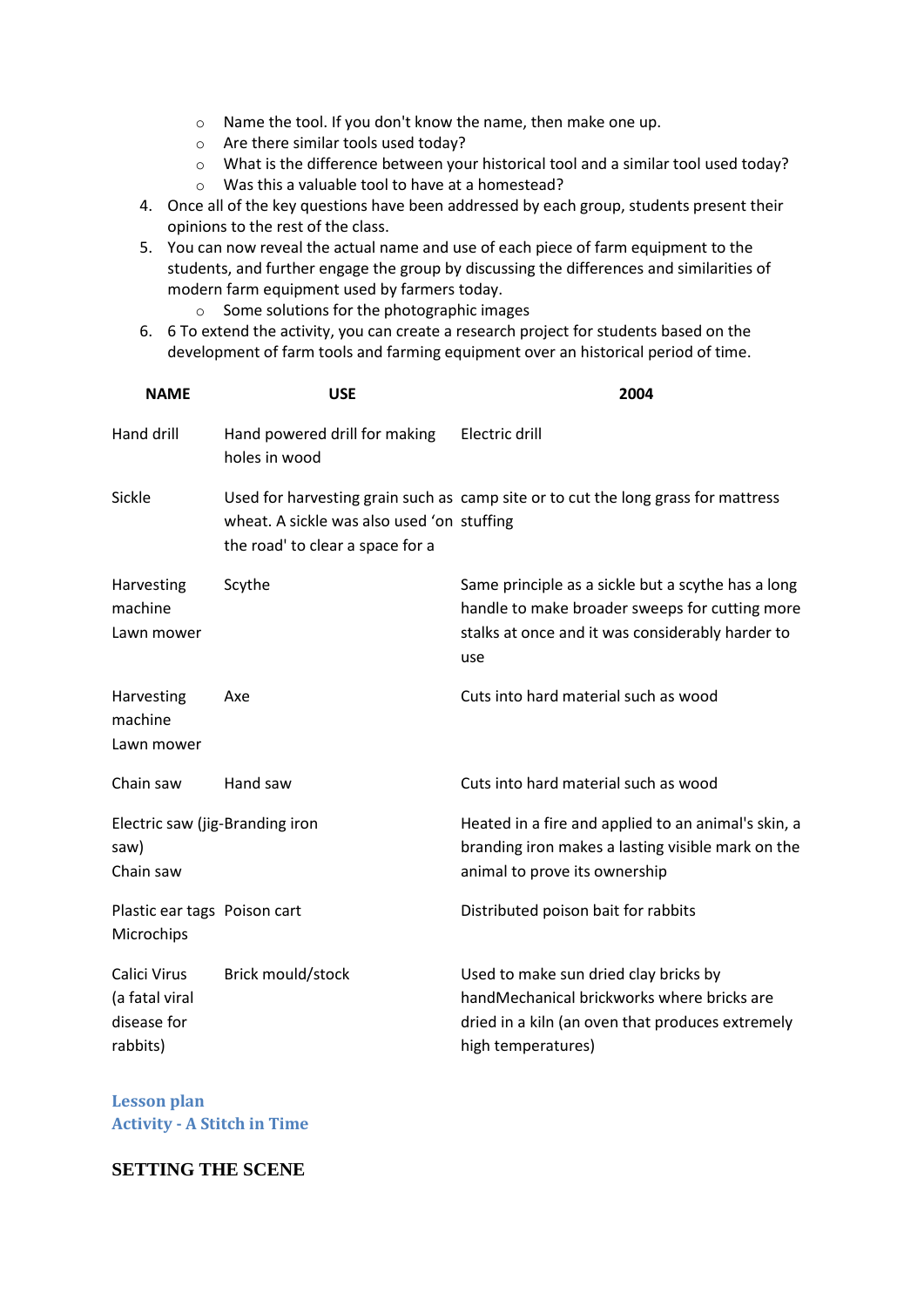The word 'sampler' comes from the French word 'exemplaire', meaning a model or pattern to work by. Stitching samplers was typical school and homework for girls in the 1880s, when all clothing and household linen had to be stitched and decorated by hand. A sampler was evidence of a girl's skill with a needle. The most common sampler stitch was cross-stitch and often alphabets and numbers were neatly stitched above the girl's name, along with the completion date of the sampler.

# **AIM**

Students create their own traditional sampler pattern using graph paper and then apply the pattern to a piece of cloth using traditional cross-stitch techniques.

## **STUDENT OUTCOMES**

- understand and successfully complete a set of instructions
- recognise different assignments and homework were given to boys and girls in the past
- understand school assignments for girls were aimed at developing domestic skills
- create a basic sampler pattern using letters and/or numbers
- transfer the pattern to a piece of cloth using a needle and thread

## **NATIONAL CAPITAL EXHIBITION LINK**

Exhibit title - Embroidery Sampler

Location - The Human Landscape, section 2

This activity relates to the embroidery sampler, stitched by Canberra school girl Margaret Shumack in 1887, located in section 2 (refer to map supplied in National Capital Exhibition Interpretation Guide).

## **MATERIALS**

- student activity sheet
- colour image of historic sampler
- colour pencils
- lead pencil
- calico cloth approximately 30cm x 30cm
- masking tape
- **•** scissors
- stranded cotton
- tapestry needle (size 22)

## **PROCEDURE**

- 1. Introduce the topic by setting the scene with the class. Use the image of a traditional sampler in the 1900s to explain what a sampler is.
- 2. Hand out student activity sheet.
- 3. Students design their initials, or a single letter, on the activity sheet graph paper.
- 4. Students then convert their graph paper design on to a piece of calico cloth using a needle and thread.